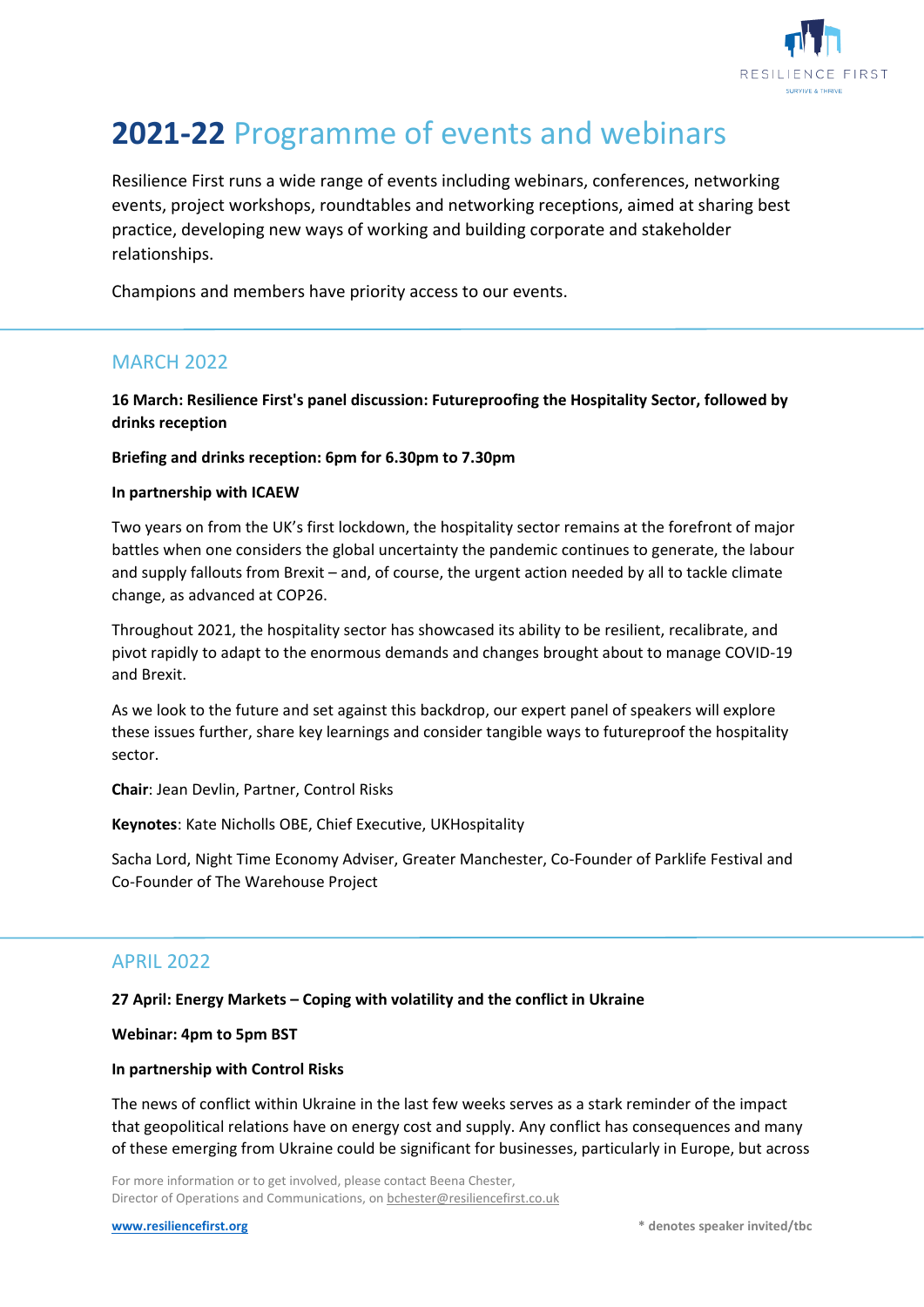

the world. The immediate period is one of confusion and uncertainty and we are already seeing high energy prices going even higher. The conflict will have longer term consequences, too, for energy supplies with the Nord Stream 2 pipeline appearing a remote possibility now. This, before we even consider the impact if the conflict were to overspill into neighbouring countries.

Resilience First is working with colleagues at Control Risks in the delivery of this hugely topical webinar looking at the resilience of the energy markets. The programme will include Oksana Antonenko from Control Risks, a specialist expert on geopolitical relations in eastern and central Europe and Russia.

Coping with volatile international energy markets, and, becoming more resilient to price and supply issues will require businesses to examine their energy demands, particularly in the drive to a netzero environment. What can businesses realistically do to counter uncertain fluctuations and minimize their financial and operational risks whilst delivering sustainability and success?

**Speakers:** Oksana Antonenko, Director, Control Risks

**More speakers tbc**

#### **April (TBC): Resilience in Planning – Keeping the high street alive**

This event will present a timely opportunity to revisit London's high streets two years post the onslaught of the pandemic, and look at ways the high streets have tackled the challenges they faced and have emerged from the crisis.

Online sales coupled with rising business rates have made survival on the traditional high street increasingly challenging for retailers in the UK over the past decade, leaving aside the detrimental impacts of lockdown.

This event presents the opportunity to hear from local government and retailers on their plans to reinvent high streets and town centres that are fit for purpose and future proof for the 21st century.

## MAY 2022

#### **12 May: Reputational Resilience – what it means for business**

#### **Briefing and drinks reception: 6pm for 6.30pm to 8.30pm**

#### **In partnership with CBRE**

The danger of malign actors (local or state) trying to damage company reputations is not new but the avenues for achieving this today have significantly increased, largely because of social media and the internet. In a flash, a few anonymous messages or single cyber breaches can undermine brand reputation with the consequential loss of share value and market standing. Reputation is easily lost and yet very hard to regain.

This will be the theme of a Resilience First briefing in partnership with CBRE. It will explore the dangers presented by malicious rumours spread on social media, publicised ransomware or other cyber attacks (successful or not), insider or executive malfeasance, etc, on company reputations. The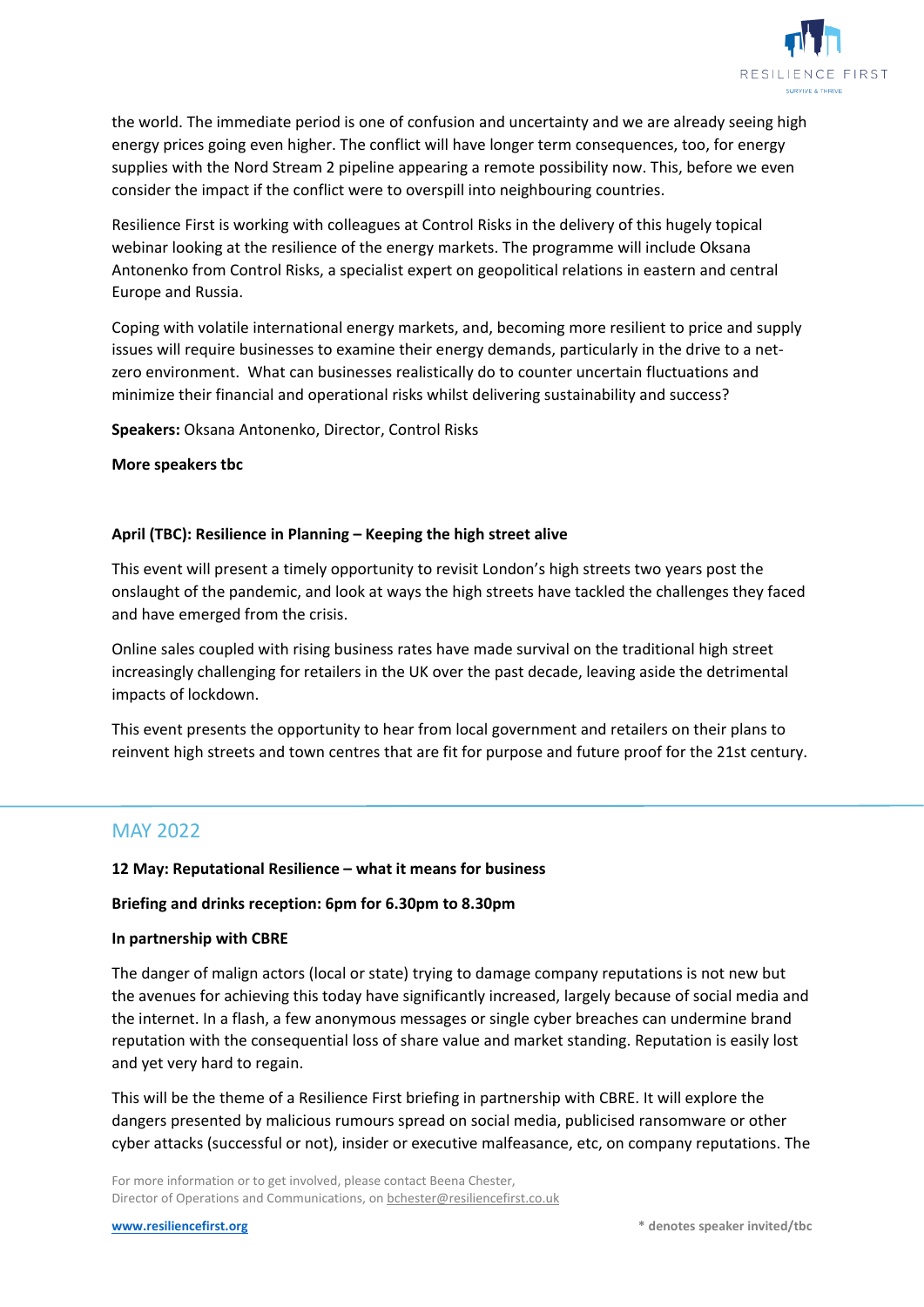

session will also consider the effect of disinformation campaigns and hybrid threats (in the so called 'grey zone') launched from inside or outside the UK.

Advice will then be given on what steps can be taken in advance to protect brands and how they can be made resilient in the face of the growing dangers.

**Chair:** Heather Adams, Managing Director, UKI Risk – Keeping Institutions Safe, Accenture

**Speakers:** Cate Pye, Partner, PA Consulting

Nicolás de Pedro, Senior Fellow, The Institute for Statecraft

Michael Zimmern, Partner, Control Risks

#### **May (TBC): Digital Resilience: challenges and opportunities**

#### **In partnership with Accenture**

Already underway, the 4th Industrial Revolution is a development that is characterised by a fusion of technologies that blur the lines between the physical, digital and biological spheres. When compared with previous industrial revolutions, the 4th is moving at an exponential rather than a linear pace. Moreover, it is both advancing and disrupting almost every industry in every country. The breadth and depth of these changes herald the transformation of entire systems of production, management and governance.

This webinar will be looking at three particular digital technologies that are expected to bring about fundamental change, namely Artificial Intelligence, Quantum Technology, and Cloud Computing. Experts in their respective fields will explain and discuss the challenges and opportunities in these exciting new subjects. The webinar will presage the launch of a whitepaper on Digital Resilience. The event and paper are being co-organised with Accenture and Cranfield University.

**Chair:** Heather Adams, Managing Director, UKI Risk, Accenture

**Keynotes:** Carl Dukatz, Global Lead of the Quantum Computing Program, Accenture

Nigel Sutton, Digital Rail, Thales Ground Transportation Systems

Professor Weisi Guo, Director of the Smart Living Grand Challenge and Head of Human Machine Intelligence Group, Cranfield University

Hamish Wynn, Managing Director, Accenture

#### **May (TBC): Organisational Change – Transitioning businesses to become more sustainable**

Resilience First is pleased to collaborate with The Resilience Shift to promote best practice in sustainability by presenting latest innovations and changes from across industry sectors on transitioning businesses.

#### **Joint event with Resilience Shift**

For more information or to get involved, please contact Beena Chester, Director of Operations and Communications, o[n bchester@resiliencefirst.co.uk](mailto:bchester@resiliencefirst.co.uk)